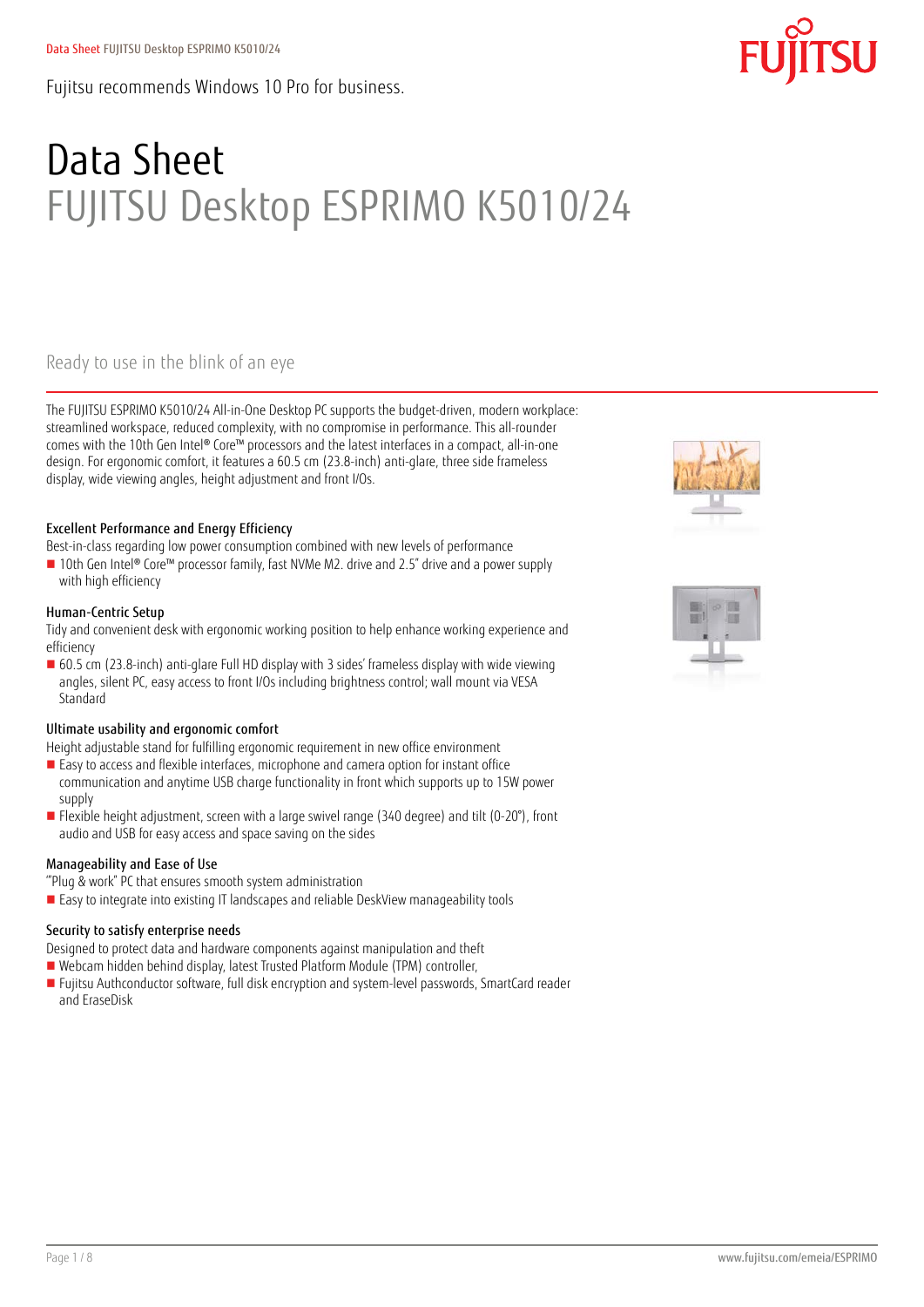## Components

| <b>Operating systems</b>           |                                                                                                                                                                                                                                                                                                                                                                                                        |
|------------------------------------|--------------------------------------------------------------------------------------------------------------------------------------------------------------------------------------------------------------------------------------------------------------------------------------------------------------------------------------------------------------------------------------------------------|
| Operating system pre-installed     | Windows 10 Pro. Fujitsu recommends Windows 10 Pro for business.<br>Windows 10 Home                                                                                                                                                                                                                                                                                                                     |
| Operating system notes             | Windows 10 Support: After the end of the product life FUJITSU will continue to test and support all upcoming Window<br>10 releases for a period of maximum 5 years - depending on the available extension of hardware services through<br>FUJITSU Warranty top ups. For details please see "FUJITSU Service Statement for Windows 10 Semi-Annual-Channel<br>Support" at http://support.ts.fujitsu.com. |
| <b>Processor</b>                   | Intel® Core™ i7-10700T processor (8 Cores / 16 Threads, 2.00 GHz, 16 MB, Intel® UHD Graphics 630) **                                                                                                                                                                                                                                                                                                   |
|                                    | Intel® Core™ i5-10600 processor (6 Cores / 12 Threads, 3.30 GHz, 12 MB, Intel® UHD Graphics 630) *                                                                                                                                                                                                                                                                                                     |
|                                    | Intel® Core™ i5-10500 processor (6 Cores / 12 Threads, 3.10 GHz, 12 MB, Intel® UHD Graphics 630) *                                                                                                                                                                                                                                                                                                     |
|                                    | Intel® Core™ i5-10400 processor (6 Cores / 12 Threads, 2.90 GHz, 12 MB, Intel® UHD Graphics 630) *                                                                                                                                                                                                                                                                                                     |
|                                    | Intel® Core™ i3-10100 processor (4 Cores / 8 Threads, 3.60 GHz, 6 MB, Intel® UHD Graphics 630) *                                                                                                                                                                                                                                                                                                       |
|                                    | Intel® Celeron® processor G5905 (2 Cores / 2 Threads, 3.50 GHz, 4 MB, Intel® UHD Graphics 610)                                                                                                                                                                                                                                                                                                         |
|                                    | Intel® Pentium® Gold G6400 (2 Cores / 4 Threads, 4.00 GHz, 4 MB, Intel® UHD Graphics 610)                                                                                                                                                                                                                                                                                                              |
|                                    | *with Intel® Turbo Boost Technology 2.0 (clock speed and performance will vary depending on workload and other<br>variables)                                                                                                                                                                                                                                                                           |
| <b>Display</b>                     |                                                                                                                                                                                                                                                                                                                                                                                                        |
| Stand                              | Stand is removable. If only VESA mounting is required, the stand is just an option.                                                                                                                                                                                                                                                                                                                    |
| Height adjust range                | 134 mm                                                                                                                                                                                                                                                                                                                                                                                                 |
| Tilt angle                         | $0^\circ$ / $20^\circ$                                                                                                                                                                                                                                                                                                                                                                                 |
| Swivel angle                       | $+/-170^{\circ}$ (340°)                                                                                                                                                                                                                                                                                                                                                                                |
| Screen Surface Treatment           | Anti-glare                                                                                                                                                                                                                                                                                                                                                                                             |
| Contrast - advanced                | 1000:1                                                                                                                                                                                                                                                                                                                                                                                                 |
| Response time typical              | $14 \text{ ms}$                                                                                                                                                                                                                                                                                                                                                                                        |
| Viewing angle (h/v) - typical      | 178°/178° CR10:1                                                                                                                                                                                                                                                                                                                                                                                       |
| Color performance                  | 16.7 million colors                                                                                                                                                                                                                                                                                                                                                                                    |
| Brightness - typical               | 250 cd/m2                                                                                                                                                                                                                                                                                                                                                                                              |
| Aspect ratio                       | 16:9                                                                                                                                                                                                                                                                                                                                                                                                   |
| Diagonal Size                      | 60.5 cm (23.8-inch)                                                                                                                                                                                                                                                                                                                                                                                    |
| Resolution (native)                | 1,920 x 1,080 pixel                                                                                                                                                                                                                                                                                                                                                                                    |
| Ethernet (RJ-45)                   | $\mathbf{1}$                                                                                                                                                                                                                                                                                                                                                                                           |
| <b>Memory modules</b>              | 4 GB (1 module(s) 4 GB) DDR4, unbuffered, non-ECC, 2,933 MT/s, SO DIMM                                                                                                                                                                                                                                                                                                                                 |
|                                    | 8 GB (1 module(s) 8 GB) DDR4, unbuffered, non-ECC, 2,933 MT/s, SO DIMM                                                                                                                                                                                                                                                                                                                                 |
|                                    | 16 GB (1 module(s) 16 GB) DDR4, unbuffered, non-ECC, 2,933 MT/s, SO DIMM                                                                                                                                                                                                                                                                                                                               |
|                                    | 32 GB (1 module(s) 32 GB) DDR4, unbuffered, non-ECC, 2,933 MT/s, SO DIMM                                                                                                                                                                                                                                                                                                                               |
| Mass storage 2.5 inch size         | SSD SATA III, 512 GB, 2.5-inch                                                                                                                                                                                                                                                                                                                                                                         |
|                                    | SSD SATA III, 256 GB, 2.5-inch                                                                                                                                                                                                                                                                                                                                                                         |
| <b>Mass Storage M.2 technology</b> | SSD PCIe, 1024 GB M.2 NVMe module, SED                                                                                                                                                                                                                                                                                                                                                                 |
|                                    | SSD PCIe, 1024 GB M.2 NVMe module                                                                                                                                                                                                                                                                                                                                                                      |
|                                    | SSD PCIe, 512 GB M.2 NVMe module, SED                                                                                                                                                                                                                                                                                                                                                                  |
|                                    | SSD PCIe, 512 GB M.2 NVMe module                                                                                                                                                                                                                                                                                                                                                                       |
|                                    | SSD PCIe, 256 GB M.2 NVMe module, SED                                                                                                                                                                                                                                                                                                                                                                  |
|                                    | SSD PCIe, 256 GB M.2 NVMe module                                                                                                                                                                                                                                                                                                                                                                       |
|                                    | SSD PCIe, 128 GB M.2 NVMe module                                                                                                                                                                                                                                                                                                                                                                       |
|                                    |                                                                                                                                                                                                                                                                                                                                                                                                        |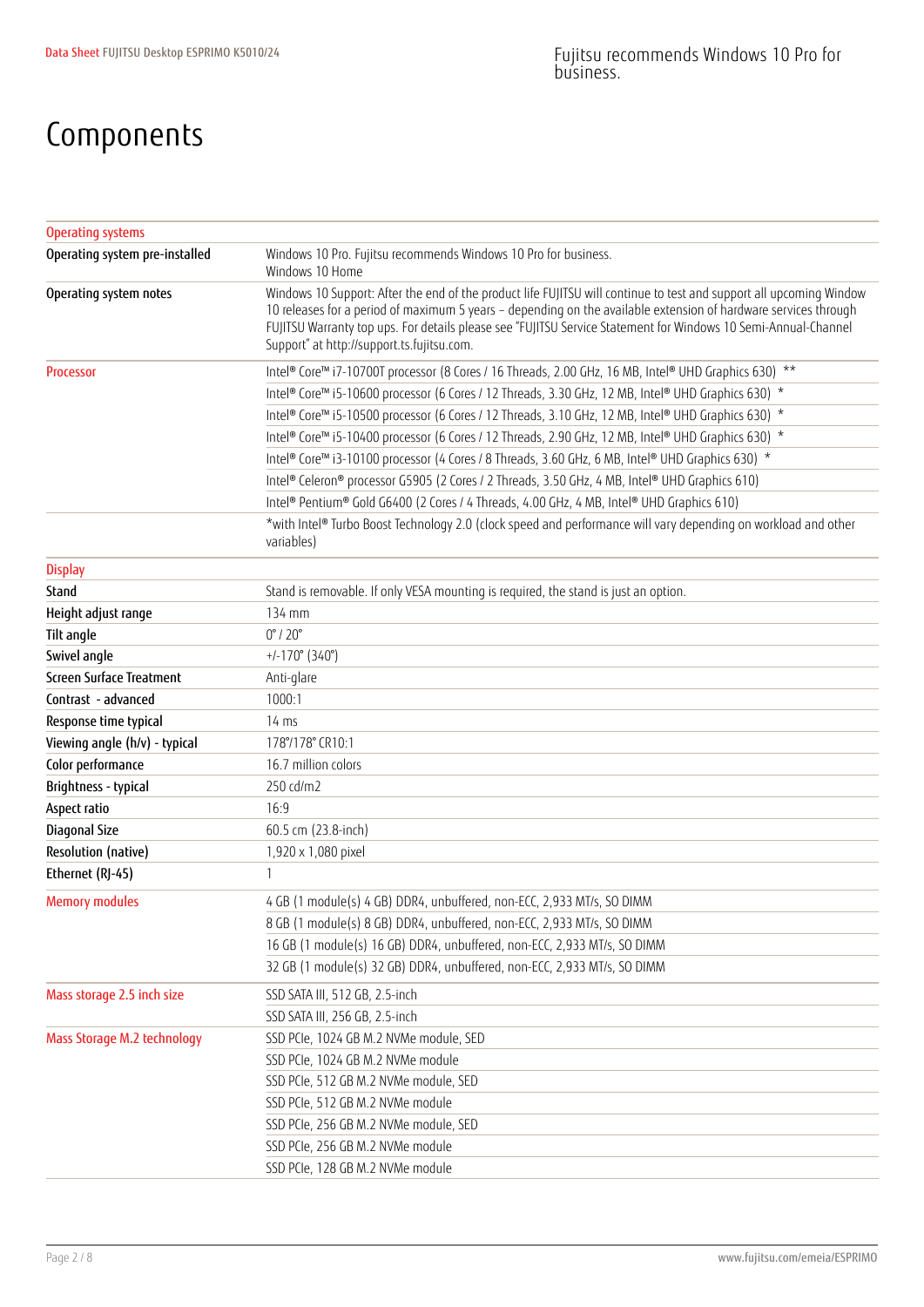| Mass storage 2.5 inch size                      | HDD SATA III, 5,400 rpm, 2000 GB, 2.5-inch                                                                                                  |
|-------------------------------------------------|---------------------------------------------------------------------------------------------------------------------------------------------|
|                                                 | HDD SATA III, 5,400 rpm, 1000 GB, 2.5-inch                                                                                                  |
|                                                 | HDD SATA III, 5,400 rpm, 500 GB, 2.5-inch                                                                                                   |
| Hard disk notes                                 | One Gigabyte equals one billion bytes, when referring to hard disk drive capacity.<br>SSD (Solid State Disk)<br>SED (Self-Encrypting Drive) |
| Drives (optional)                               | BD Triple Writer SATA ultra slim (tray)                                                                                                     |
|                                                 | DVD Super Multi ultra slim (tray)                                                                                                           |
| Interface add on cards/components<br>(optional) |                                                                                                                                             |
|                                                 | Intel® WI-FI 6 AX200 and Bluetooth 5.1, SRD 5.8GHz (dedicated regions only)                                                                 |

### Base unit

| Base unit                     | <b>ESPRIMO K5010/24</b>                                                                                                                                                                                                        |
|-------------------------------|--------------------------------------------------------------------------------------------------------------------------------------------------------------------------------------------------------------------------------|
| <b>Mainboard</b>              |                                                                                                                                                                                                                                |
| Mainboard type                | D3774                                                                                                                                                                                                                          |
| Formfactor                    | proprietary                                                                                                                                                                                                                    |
| Chipset                       | Intel® H410                                                                                                                                                                                                                    |
| Processor socket              | <b>LGA 1200</b>                                                                                                                                                                                                                |
| Processor quantity maximum    | $\mathbf{1}$                                                                                                                                                                                                                   |
| Supported capacity RAM (max.) | 64 GB                                                                                                                                                                                                                          |
| <b>Memory slots</b>           | 2 DIMM (DDR4)                                                                                                                                                                                                                  |
| <b>Memory frequency</b>       | 2,933 MT/s                                                                                                                                                                                                                     |
| <b>Memory notes</b>           | Dual channel support<br>For dual channel performance, 2 memory modules have to be ordered. Capacity per channel has to be the same.<br>2933 MHz may be clocked down to 2400MHz depending on processor and memory configuration |
| LAN                           | 10/100/1,000 MBit/s Realtek RTL8111H                                                                                                                                                                                           |
| <b>Integrated WLAN</b>        | optional; Intel® Wi-Fi 6 AX200 (2x2/160) Gig+ and Bluetooth 5.1                                                                                                                                                                |
| <b>BIOS</b> version           | AMI Aptio V<br>UEFI Specification 2.6                                                                                                                                                                                          |
| <b>BIOS</b> features          | BIOS Flash EPROM update by software<br>Recovery BIOS<br>Unified Extensible Firmware Interface (UEFI)                                                                                                                           |
| Audio type                    | On board                                                                                                                                                                                                                       |
| Audio codec                   | Realtek ALC255                                                                                                                                                                                                                 |
| Audio features                | High Definition audio, Internal stereo speakers, Optional: Internal high quality stereo speakers                                                                                                                               |
| I/O controller on board       |                                                                                                                                                                                                                                |
| Serial ATA total              | $\overline{2}$                                                                                                                                                                                                                 |
| thereof SATA III              | $\overline{2}$                                                                                                                                                                                                                 |
| <b>Controller functions</b>   | Serial ATA III (6 Gbit)<br><b>NCQ</b><br>AHCI                                                                                                                                                                                  |
| <b>Interfaces</b>             |                                                                                                                                                                                                                                |
| Audio: line-out / headphone   | 1                                                                                                                                                                                                                              |
| Audio: line-in / microphone   | $\mathbf{1}$                                                                                                                                                                                                                   |
| Front audio: headset          | $\mathbf{1}$                                                                                                                                                                                                                   |
| Internal microphones          | optional with multimedia module (camera and microphone)                                                                                                                                                                        |
| USB 2.0 total                 | $\overline{3}$                                                                                                                                                                                                                 |
| USB 3.1 Gen1 (USB 3.0) total  | 4                                                                                                                                                                                                                              |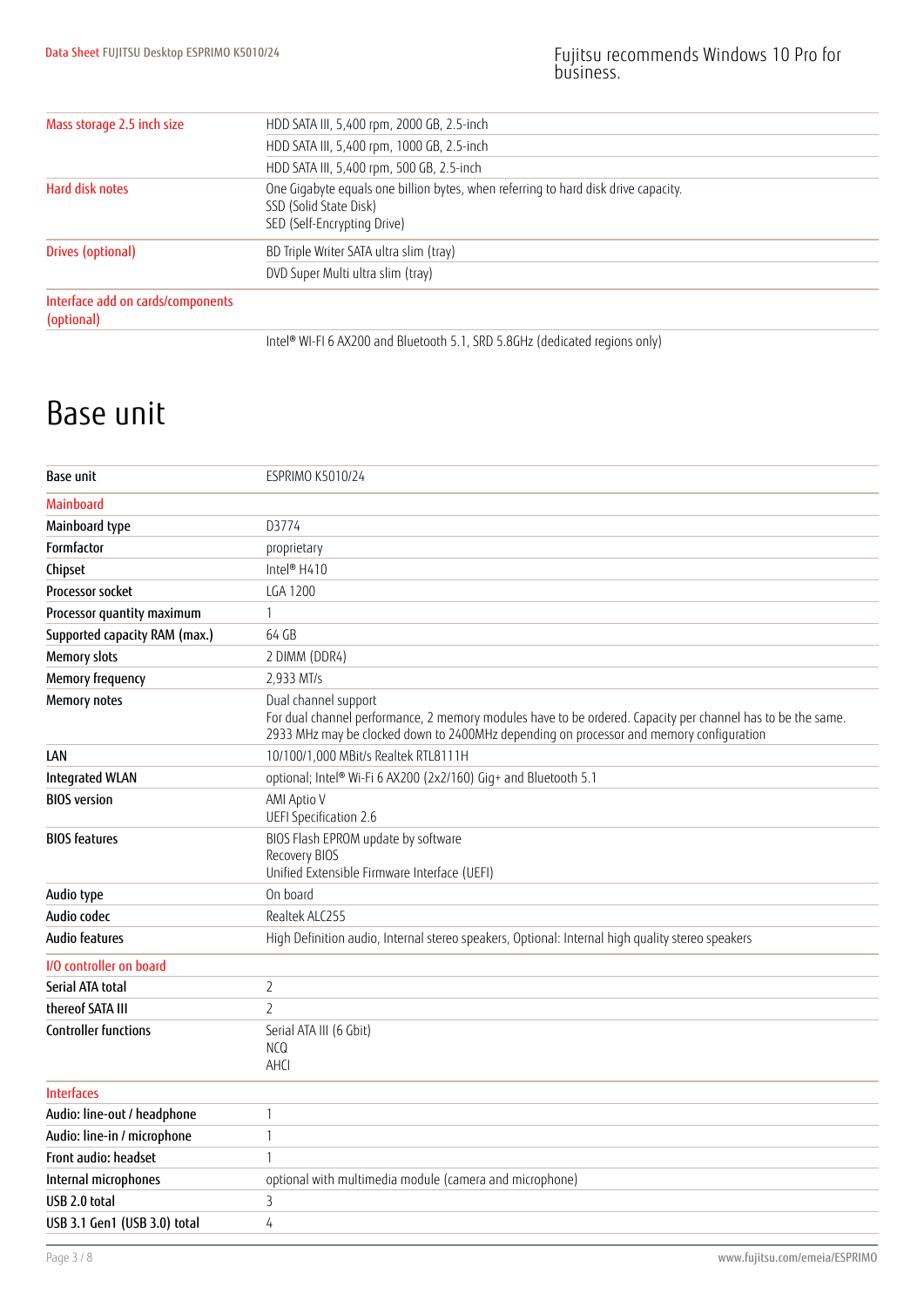| <b>Interfaces</b>                    |                                                                                                                                                                                                                                                                                                                                          |
|--------------------------------------|------------------------------------------------------------------------------------------------------------------------------------------------------------------------------------------------------------------------------------------------------------------------------------------------------------------------------------------|
| <b>USB</b> front                     | 2x USB 3.2 Gen 1; 1x USB 3.2 Gen 1 Type-C (supports up to 15W)                                                                                                                                                                                                                                                                           |
| USB rear                             | 3x USB 2.0; 1x USB 3.2 Gen 1                                                                                                                                                                                                                                                                                                             |
| VGA                                  | optional: via external active adapter cable                                                                                                                                                                                                                                                                                              |
| <b>DisplayPort</b>                   | 1                                                                                                                                                                                                                                                                                                                                        |
| Serial (RS-232)                      | 1 (optional serial port (9pin, 16 byte FIFO, 16550 compatible))                                                                                                                                                                                                                                                                          |
| Mouse / Keyboard (PS/2)              | 2 (optional)                                                                                                                                                                                                                                                                                                                             |
| Ethernet (RJ-45)                     | 1                                                                                                                                                                                                                                                                                                                                        |
| <b>Interface Module notes</b>        | Anytime USB charge functionality                                                                                                                                                                                                                                                                                                         |
| Kensington Lock support              | $\mathbf{1}$                                                                                                                                                                                                                                                                                                                             |
| Input device / components            |                                                                                                                                                                                                                                                                                                                                          |
| Input devices (optional)             | Keyboard<br>Mouse                                                                                                                                                                                                                                                                                                                        |
| <b>Drive bays</b>                    |                                                                                                                                                                                                                                                                                                                                          |
| Drive bays total                     | $\overline{2}$                                                                                                                                                                                                                                                                                                                           |
| 2.5-inch internal bays               | $\mathbf{1}$                                                                                                                                                                                                                                                                                                                             |
| 5.25-inch external bays              | $\mathbf{1}$                                                                                                                                                                                                                                                                                                                             |
| Drive bay notes                      | 5.25" bay: for slim optical disc drive only                                                                                                                                                                                                                                                                                              |
| M.2-2280                             | 1 x on mainboard for SSD NVMe (PCIe 3.0 x4; up to 32Gbit/s)                                                                                                                                                                                                                                                                              |
| Mini PCI slots                       |                                                                                                                                                                                                                                                                                                                                          |
| M.2-2230                             | on mainboard for WLAN/Bluetooth module                                                                                                                                                                                                                                                                                                   |
| <b>Graphics on board</b>             |                                                                                                                                                                                                                                                                                                                                          |
| Graphics brand name                  | Intel <sup>®</sup> UHD Graphics 610, Intel® UHD Graphics 630                                                                                                                                                                                                                                                                             |
| Shared video memory                  | Up to half size of total system memory                                                                                                                                                                                                                                                                                                   |
| TFT resolution (DisplayPort)         | Up to 4,096 x 2,304 pixel                                                                                                                                                                                                                                                                                                                |
| <b>Graphics features</b>             | Dual display support<br>DirectX <sup>®</sup> 12<br>HDCP support<br>OpenCL™ 2.1<br>OpenGL® 4.5<br>DisplayPort interface supports Ver. 1.4 incl. Multi-Stream                                                                                                                                                                              |
| <b>Graphics notes</b>                | up to 1 GB dedicated video memory (main memory owned and locked for graphics use)<br>Tested resolutions, depending on display type additional resolutions and frequencies possible<br>Shared memory depending on main memory size and operating system<br>Resolution (color depth up to 32 Bit/pixel)<br>For TFT we recommend using 60Hz |
| <b>Electrical values</b>             |                                                                                                                                                                                                                                                                                                                                          |
| Power efficiency note                | power supply efficiency (at 230V; 10% / 20% / 50% / 100% load) : 85% / 90% / 93% / 93%                                                                                                                                                                                                                                                   |
| Rated voltage range                  | 100 V - 240 V                                                                                                                                                                                                                                                                                                                            |
| Rated frequency range                | 50 Hz - 60 Hz                                                                                                                                                                                                                                                                                                                            |
| Operating voltage range              | 90 V - 264 V                                                                                                                                                                                                                                                                                                                             |
| Operating line frequency range       | 47 Hz - 63 Hz                                                                                                                                                                                                                                                                                                                            |
| Max. output of single power supply   | 190W                                                                                                                                                                                                                                                                                                                                     |
| Power factor correction/active power | active                                                                                                                                                                                                                                                                                                                                   |
| Power consumption                    |                                                                                                                                                                                                                                                                                                                                          |
| Power consumption note               | See white paper Energy Consumption                                                                                                                                                                                                                                                                                                       |
| <b>Heat dissipation</b>              |                                                                                                                                                                                                                                                                                                                                          |
| Heat dissipation notes               | See white paper Energy Consumption                                                                                                                                                                                                                                                                                                       |
| <b>Noise emission</b>                |                                                                                                                                                                                                                                                                                                                                          |
| <b>Related Processors for noise</b>  | Intel® Core™ i5-10600 processor and 8GB, SSD 256GB M.2, ODD, Windows 10                                                                                                                                                                                                                                                                  |
| Standard noise emission              | According to ISO 7779:2010, ECMA-74                                                                                                                                                                                                                                                                                                      |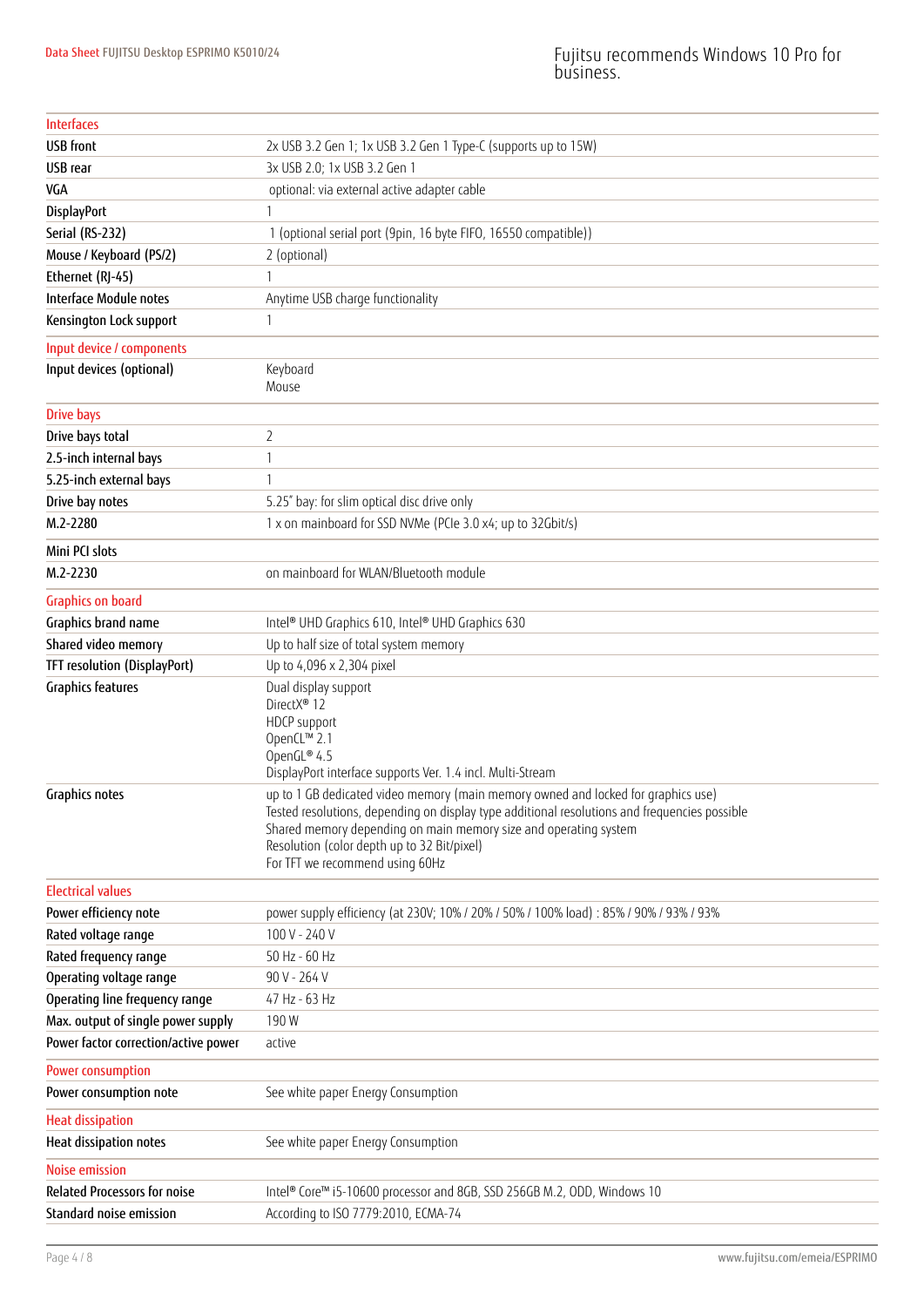### Noise emission

| Standard noise notes / description                        | A-weighted sound power level Lwad (in B) / Workplace related A-weighted sound pressure level LpAm (in dB(A))                                                                                                                                                                                                                                                                                                                                                                 |
|-----------------------------------------------------------|------------------------------------------------------------------------------------------------------------------------------------------------------------------------------------------------------------------------------------------------------------------------------------------------------------------------------------------------------------------------------------------------------------------------------------------------------------------------------|
| Standard noise operation mode: CPU<br>50% load            | 3.1 B / 16dB(A) Bystander; 18 dB(A) Operator position                                                                                                                                                                                                                                                                                                                                                                                                                        |
| Standard noise operation mode: HDD<br>load                | 3.1 B / 15 dB(A) Bystander; 17 dB(A) Operator position                                                                                                                                                                                                                                                                                                                                                                                                                       |
| Standard noise operation mode: Idle<br>mode               | 3.0 B / 15 dB(A) Bystander; 17 dB(A) Operator position                                                                                                                                                                                                                                                                                                                                                                                                                       |
| Standard noise operation mode: ODD<br>load                | 4.5 B / 26 dB(A) Bystander; 31 dB(A) Operator position                                                                                                                                                                                                                                                                                                                                                                                                                       |
| Standard noise operation mode: Office<br>applications 2.0 | 3.2 B / 15 dB(A) Bystander; 17 dB(A) Operator position                                                                                                                                                                                                                                                                                                                                                                                                                       |
| Dimensions / Weight / Environmental                       |                                                                                                                                                                                                                                                                                                                                                                                                                                                                              |
| Dimensions (W x D x H)                                    | 543 x 95 x 337 mm                                                                                                                                                                                                                                                                                                                                                                                                                                                            |
|                                                           | 21.4 x 3.74 x 13.3 inch                                                                                                                                                                                                                                                                                                                                                                                                                                                      |
| <b>Dimension notes</b>                                    | Dimensions for display only (without stand);<br>Dimensions with stand are: 543 x 253x 377 mm (lowest position) up to 543 mm (highest position)                                                                                                                                                                                                                                                                                                                               |
| Operating position                                        | Vertical with stand or VESA mounted                                                                                                                                                                                                                                                                                                                                                                                                                                          |
| <b>VESA mount</b>                                         | integrated (100 mm)                                                                                                                                                                                                                                                                                                                                                                                                                                                          |
| Weight                                                    | app. 10.2 kg                                                                                                                                                                                                                                                                                                                                                                                                                                                                 |
| Weight (lbs)                                              | 224.9 lbs                                                                                                                                                                                                                                                                                                                                                                                                                                                                    |
| Weight notes                                              | Actual weight may vary depending on configuration                                                                                                                                                                                                                                                                                                                                                                                                                            |
| Operating ambient temperature                             | 10 - 35 ℃ (50 - 95 °F)                                                                                                                                                                                                                                                                                                                                                                                                                                                       |
| Operating relative humidity                               | 5 - 85 % (relative humidity)                                                                                                                                                                                                                                                                                                                                                                                                                                                 |
| Compliance                                                |                                                                                                                                                                                                                                                                                                                                                                                                                                                                              |
| Product                                                   | <b>ESPRIMO K5010/24</b>                                                                                                                                                                                                                                                                                                                                                                                                                                                      |
| Model                                                     | AI020                                                                                                                                                                                                                                                                                                                                                                                                                                                                        |
| Germany                                                   | GS                                                                                                                                                                                                                                                                                                                                                                                                                                                                           |
| Europe                                                    | <b>CE</b>                                                                                                                                                                                                                                                                                                                                                                                                                                                                    |
| USA/Canada                                                | FCC Class B                                                                                                                                                                                                                                                                                                                                                                                                                                                                  |
| Global                                                    | RoHS (Restriction of hazardous substances)<br>WEEE (Waste electrical and electronic equipment)<br>Microsoft Operating Systems (HCT / HCL entry / WHQL)<br>ENERGY STAR® 8.0<br>EPEAT® in progress (dedicated regions)<br>TCO Certified 8.0 in progress                                                                                                                                                                                                                        |
| Compliance link                                           | https://sp.ts.fujitsu.com/sites/certificates                                                                                                                                                                                                                                                                                                                                                                                                                                 |
| <b>Additional Software</b>                                |                                                                                                                                                                                                                                                                                                                                                                                                                                                                              |
| Additional software (preinstalled)                        | Adobe® Reader® (pdf reader)<br>McAfee® LiveSafe™ (provides award-winning antivirus protection for your PC and much more. 30 days trial pre-<br>installed)<br>Microsoft Office (1 month trial for new Microsoft® Office 365 customers. Buy Microsoft Office.)                                                                                                                                                                                                                 |
| Additional software (optional)                            | Recovery DVD for Windows®<br>Drivers & Utilities DVD (DUDVD)<br>CyberLink PowerDVD BD (playback software for Blu-ray Disc™)<br>CyberLink PowerDVD DVD (playback software for DVD)<br>Nero Essentials XL<br>Microsoft <sup>®</sup> Office Professional 2019<br>Microsoft <sup>®</sup> Office Home and Business 2019<br>(A Microsoft Account is required to activate each copy of these products. For purchase and activation only in the<br>region in which it was acquired.) |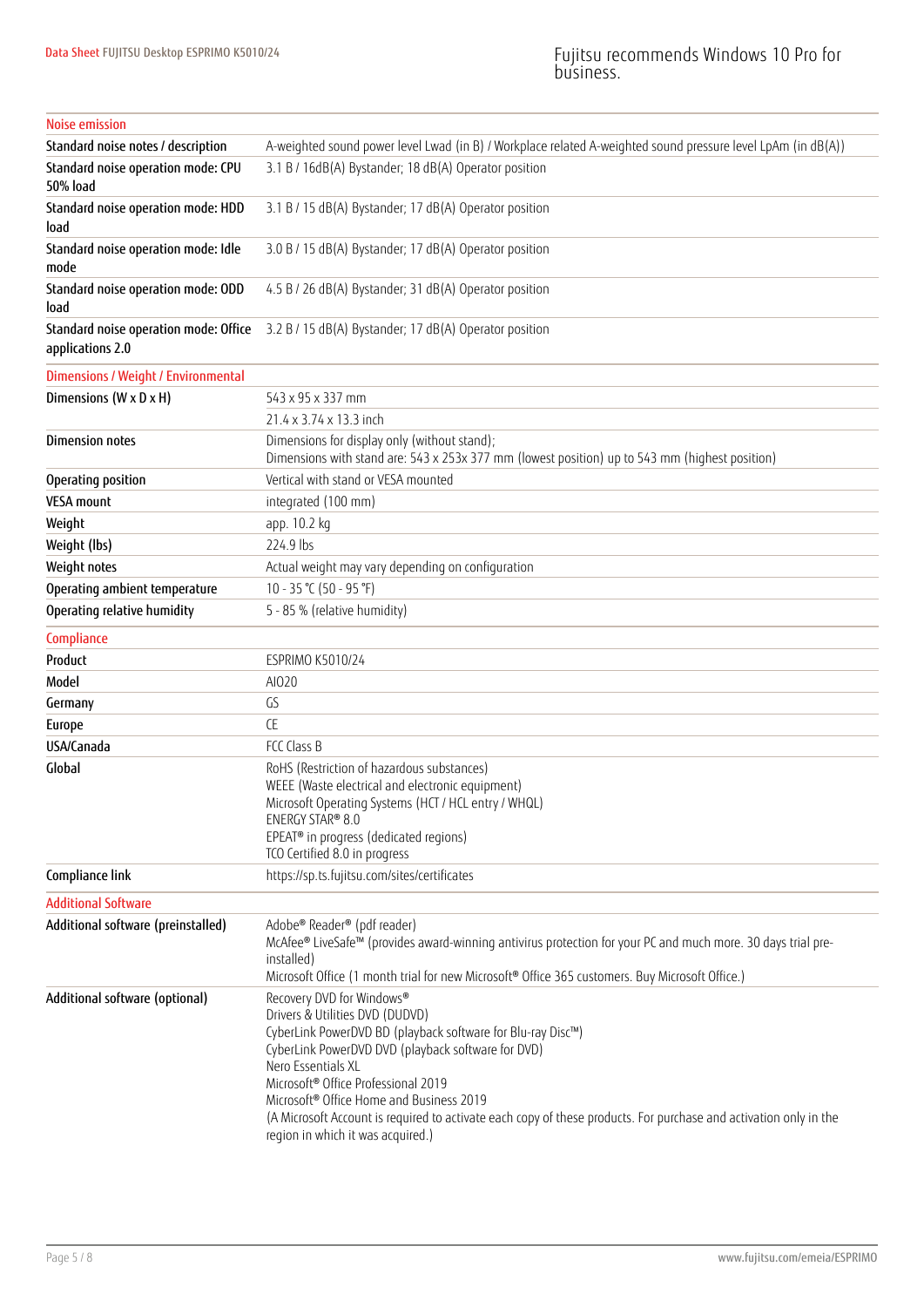| <b>Manageability</b>             |                                                                                                                                                                                                                                                                                                                                          |
|----------------------------------|------------------------------------------------------------------------------------------------------------------------------------------------------------------------------------------------------------------------------------------------------------------------------------------------------------------------------------------|
| Manageability technology         | DeskUpdate Driver management<br>PXE 2.1 Boot code<br>Wake up from S5 (off mode)<br>Intrusion switch (optional)<br>WoL (Wake on LAN)                                                                                                                                                                                                      |
| Manageability software           | DeskView Client<br>DeskView Instant BIOS Management                                                                                                                                                                                                                                                                                      |
| DeskView components              | BIOS Management incl. Security<br>Inventory Management<br>Driver Management<br>Alarm Management                                                                                                                                                                                                                                          |
| Supported standards              | DMI (Desktop Management Interface)<br>SMBIOS (System Management BIOS)<br>PXE (Preboot Execution Environment)<br>WMI (Windows Management Instrumentation)<br>WBEM (Web Based Enterprise Management)<br>CIM (Common Information Model)                                                                                                     |
| Manageability link               | http://www.fujitsu.com/fts/manageability                                                                                                                                                                                                                                                                                                 |
| Security                         |                                                                                                                                                                                                                                                                                                                                          |
| <b>Physical Security</b>         | Kensington Lock support<br>Eye for padlock                                                                                                                                                                                                                                                                                               |
| System and BIOS Security         | Embedded security (TPM 2.0)<br>EraseDisk<br>Credential Guard Ready and Device Guard Capable (Windows 10, v. 1809; requires 8 GB or more system RAM and SSD<br>PCIe NVME)<br>Write protect option for the Flash EPROM<br>Control of all USB interfaces<br>External USB ports can be disabled separately<br>Control of external interfaces |
| <b>User Security</b>             | User and supervisor BIOS password<br>Hard disk password<br>Access protection via external SmartCard reader (optional)<br>Access protection via internal SmartCard reader (optional)<br>AuthConductor Client Basic (secure authentication solution)                                                                                       |
| <b>Miscellaneous</b>             |                                                                                                                                                                                                                                                                                                                                          |
|                                  | Keyboard on (Special Fujitsu keyboard required)<br>Keyboard on with one key (KBPX Eco, KB521)<br>Keyboard on with 2 keys (CTRL+CTRL) with PS2 or special USB keyboards<br>Keyboard on with any key (USB)<br>Thermal management                                                                                                           |
| Serviceability                   |                                                                                                                                                                                                                                                                                                                                          |
|                                  | EasyChange for HDD<br>EasyChange for optical drives                                                                                                                                                                                                                                                                                      |
| Packaging information            |                                                                                                                                                                                                                                                                                                                                          |
| Packaging dimension (mm)         | 705 x 400 x 607 mm                                                                                                                                                                                                                                                                                                                       |
| Packaging dimension (inch)       | 27.76 x 15.75 x 23.9 inch                                                                                                                                                                                                                                                                                                                |
| Max. quantity / pallet           | 9                                                                                                                                                                                                                                                                                                                                        |
| Material - Weight (g) Carton     | 1939 g                                                                                                                                                                                                                                                                                                                                   |
| Material - Weight (lbs) Carton   | 4.28 lbs                                                                                                                                                                                                                                                                                                                                 |
| Material - Weight (g) EPS / PS   | 1284 g                                                                                                                                                                                                                                                                                                                                   |
| Material - Weight (lbs) EPS / PS | 2.83 lbs                                                                                                                                                                                                                                                                                                                                 |
| Material - Weight (g) PE         | 60q                                                                                                                                                                                                                                                                                                                                      |
| Material - Weight (lbs) PE       | $0.13$ lbs                                                                                                                                                                                                                                                                                                                               |
| Packaging notes                  | printed user documentation is bleached in chlorine free process                                                                                                                                                                                                                                                                          |
|                                  |                                                                                                                                                                                                                                                                                                                                          |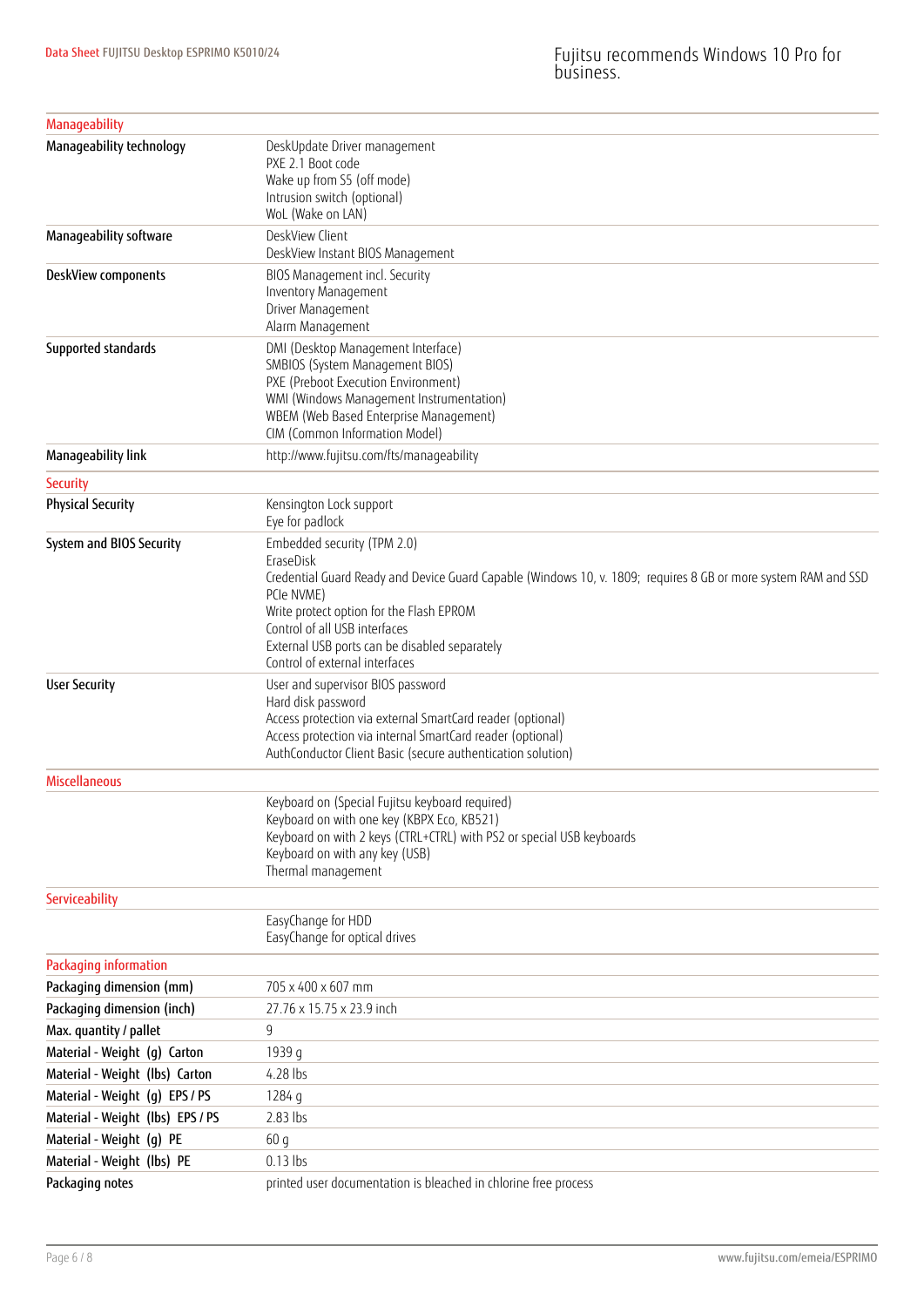| Warranty                                                                                   |                                                                 |
|--------------------------------------------------------------------------------------------|-----------------------------------------------------------------|
| Warranty period                                                                            | vear                                                            |
| Warranty type                                                                              | Bring-In / Onsite Service (depending on country)                |
| <b>Warranty Terms &amp; Conditions</b><br>Product Support Services - the perfect extension | http://www.fujitsu.com/warranty                                 |
| <b>Recommended Service</b>                                                                 | 9x5, Onsite Response Time: Next Business Day                    |
| Spare Parts availability                                                                   | 5 years                                                         |
| <b>Service Weblink</b>                                                                     | http://www.fujitsu.com/emeia/products/product-support-services/ |

### Recommended Accessories